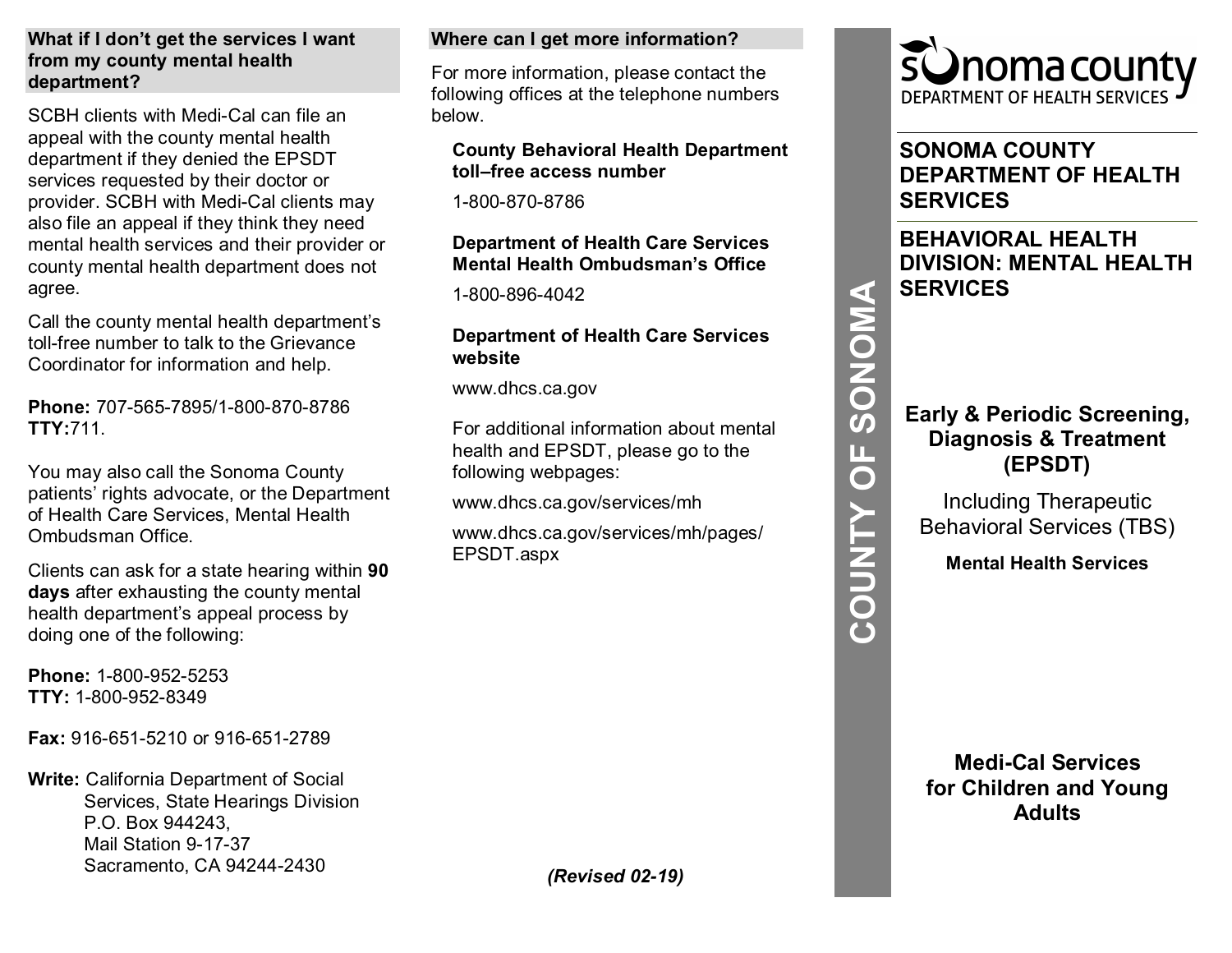**This notice is for children and young adults (under age 21) who qualify for Medi-Cal EPSDT services and their caregivers or guardians**

## **What are EPSDT Services?**

EPSDT mental health services are Medi-Cal services that correct or improve mental health problems that your doctor or other health care provider finds, even if the health problem will not go away entirely. EPSDT mental health services are provided by county mental health departments.

These problems may include sadness, nervousness, or anger that makes your life difficult.

**You must be under age 21 and have full scope Medi-Cal to get these services.**

### **How to get EPSDT Services for yourself (under age 21) or your child**

Ask your doctor or clinic about EPSDT services. You or your child may receive these services if you and your doctor, or other health care provider, clinic (such as the Child Health and Disability Prevention Program), or county mental health department agree that you or your child need them. You may also call your local county mental health department directly. The call is free.

**Phone:** 1-800-870-8786 **TTY:** 711

# **Types of EPSDT Services**

Some of the services you can get from your county mental health department are:

- Individual therapy
- Intensive Care Coordination
- Intensive Home Based Services
- Group therapy
- Family therapy
- Crisis counseling
- Case management
- Special day programs
- Medication for your mental health

Counseling and therapy services may be provided in your home, in the community, or in another location.

Your county mental health department, and your doctor or provider will decide if the services you ask for are medically necessary.

## **County mental health departments must approve your EPSDT services.**

Every county mental health department has a toll-free phone number that you can call for more information and to ask for EPSDT mental health services.

### **What are EPSDT Therapeutic Behavioral Services?**

Therapeutic Behavioral Services (TBS) are an EPSDT specialty mental health service. TBS helps children and young adults who:

- Have severe emotional problems;
- Live in a mental health placement or are at risk of placement; or

• Have been hospitalized recently for mental health problems or are at risk for psychiatric hospitalization.

If you get other mental health services and still feel very sad, nervous, or angry, you may be able to have a trained mental health coach help you. This person could help you when you have problems that might cause you to get mad, upset, or sad. This person would come to your home, group home or go with you on trips and activities in the community.

Your county mental health department can tell you how to ask for an assessment to see if you need mental health services including **TBS** 

## **Who can I talk to about EPSDT mental health services?**

Your doctor, psychologist, counselor, social worker, or other health or social services provider can assist you with finding EPSDT mental health services. For children and young adults in a group home or residential facility, talk to the staff about getting additional EPSDT services.

For children in foster care, consult the child's court-appointed attorney. You can also call your county mental health department directly **(1-800-870-8786)**, or call the Department of Health Care Services Mental Health Ombudsman's Office **(1-800-896- 4042)**.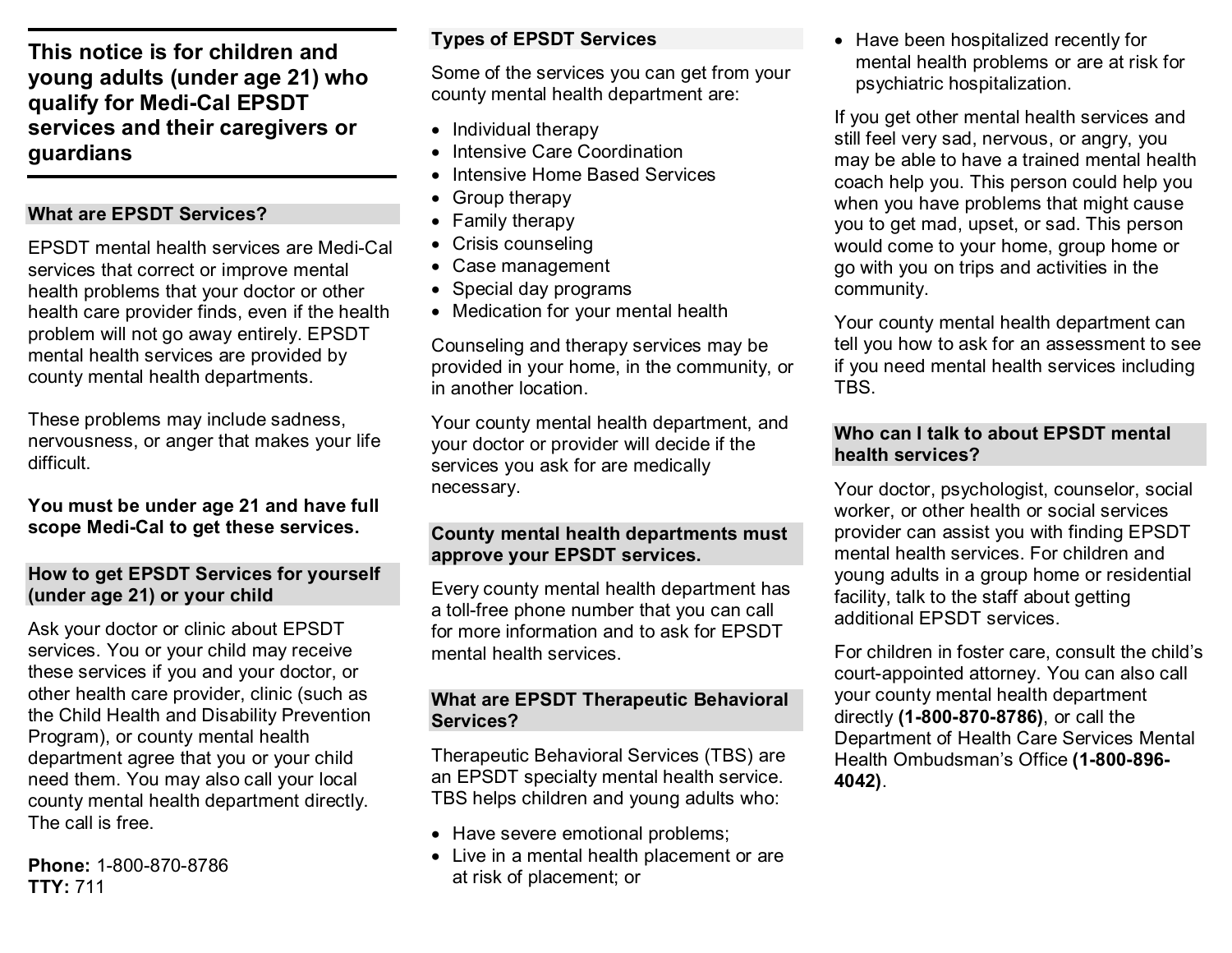# **English**

ATTENTION: If you speak another language, language assistance services, free of charge, are available to you. Call *24/7 toll-free 1-800-870-8786 toll free number or 707- 565-6900* (TTY: *1-800-735-2929 or 711*).

ATTENTION: Auxiliary aids and services, including but not limited to large print documents and alternative formats, are available to you free of charge upon request. Call *707-565-6900 or 1-800-870-8786* (TTY: *1-800-735- 2929 or 711*).

## **Español (Spanish)**

ATENCIÓN: Si habla español, tiene a su disposición servicios gratuitos de asistencia lingüística. Llame al *1-800-870-8786 or 707-565-6900* (TTY: *1-800-735-2929 or 711*).

## **Tiếng Việt (Vietnamese)**

CHÚ Ý: Nếu bạn nói Tiếng Việt, có các dịch vụ hỗ trợ ngôn ngữ miễn phí dành cho bạn. Gọi số *1-800-870-8786 or 707-565-6900* (TTY: *1-800-735-2929 or 711*).

## **Tagalog (Tagalog ̶ Filipino)**

PAUNAWA: Kung nagsasalita ka ng Tagalog, maaari kang gumamit ng mga serbisyo ng tulong sa wika nang walang bayad. Tumawag sa *1-800-870-8786 or 707-565-6900* (TTY: *1-800-735-2929 or 711*).

# **한국어 (Korean)**

주의: 한국어를 사용하시는 경우, 언어 지원 서비스를 무료로 이용하실 수 있습니다. *1- 800-870-8786 or 707-565-6900* (TTY: *1-800-735-2929 or 711*) 번으로 전화해 주십시

## 繁體中文**(Chinese)**

注意:如果您使用繁體中文,您可以免費獲得語言援助服務。請致電 *1-800-870-8786 or 707-565-6900* (TTY: *1-800-735-2929 or 711*)。

## Հայ ե ր ե ն **(Armenian)**

ՈՒՇԱԴՐՈՒԹՅՈՒՆ՝ Եթե խոսում եք հայ երեն, ապաձեզ անվճար կարող են տրամադրվել լեզվական աջակցության ծառ այ ո ւ թ յ ո ւ ն ն ե ր : Զան գ ահ ար ե ք *1-800-870-8786 or 707-565-6900* (TTY: *1- 800-735-2929 or 711*).